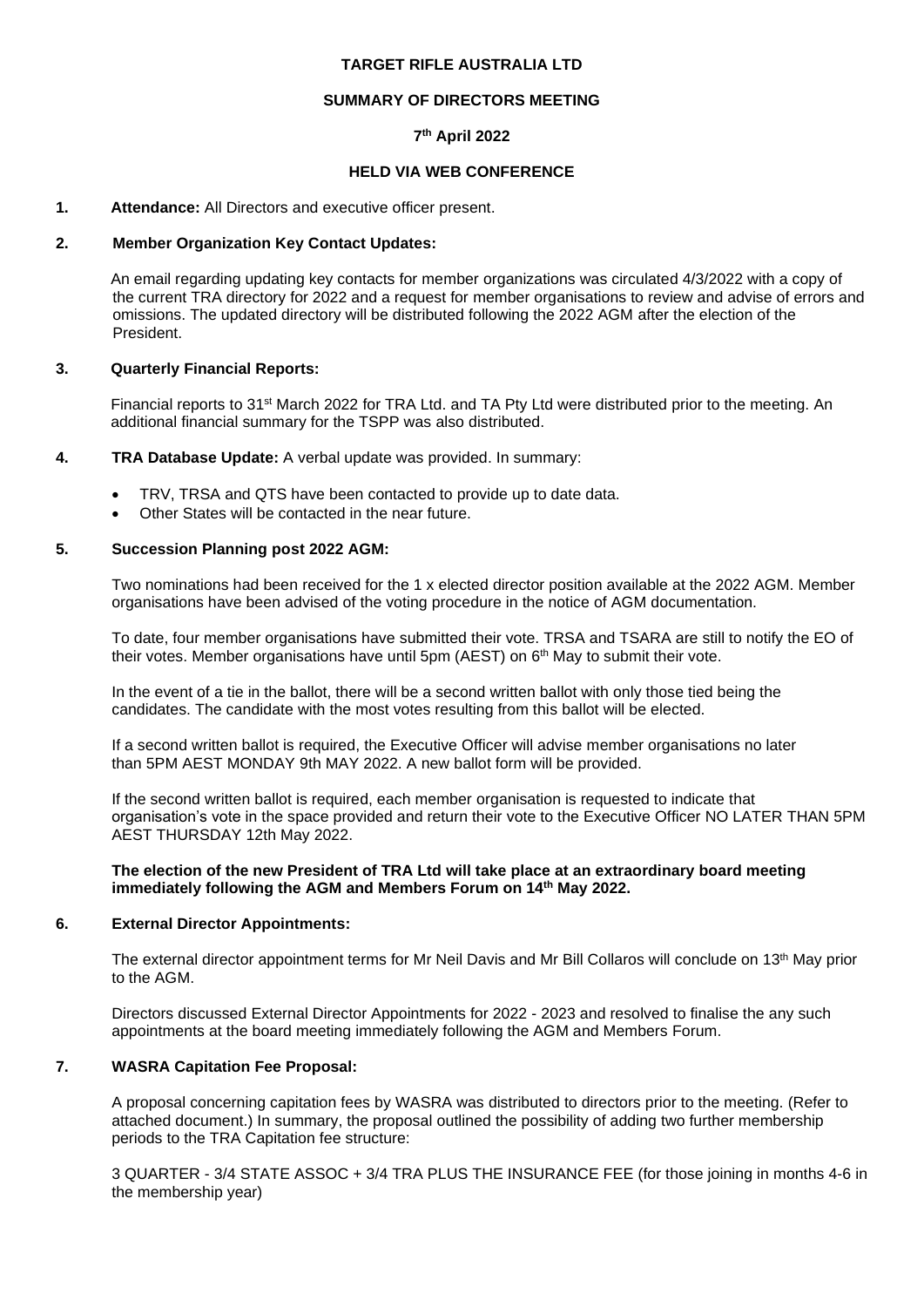1 QUARTER - 1/4 STATE ASSOC+ 1/4 TRA PLUS THE INSURANCE FEE (for these joining in months 10-12 in the membership year)

HALF YEAR, 3 QUARTER and 1 QUARTER membership would only be available to NEW members to the sport.

**Rationale:** It is felt that the introduction of these two additional membership periods would alleviate the concerns of new members who join in (by way of example) month 5 of the membership year, pay a full year's fee and effectively pay for four "unused" months.

> The other item of concern using this example, is that club officers may be tempted to "hold over" the membership application until month 7 when the half year fee applies.

> Or even worse, the club officers tell the person to "come back next month" - a sure way to ensure that the prospective member is never seen again.

**Process:** a) this would be available as a membership option for the State Assoc to take up, or not

b) a simple spreadsheet can easily be created to show the relevant fee, based on the State, TRA and Insurance fee for all membership categories.

Directors discussed the proposal and resolved to raise the matter at the Members Forum following the AGM.

## **8. Ammunition Grant Requests:**

Two requests that TRA consider awarding grants to National Squad Athletes to assist with ammunition costs incurred for training and competition at international events in the lead up to the 2022 World Championships were distributed to directors prior to the meeting.

Directors discussed the requests and resolved that the sum of \$1000 per athlete would be awarded to all members selected in the Australian Team to contest the 2022 ISSF World Championships and ISSF Junior World Championships.

# **9. 2022 TRA National Championships Update:** A verbal update was provided. In summary:

- Member organisations, affiliated clubs, members and entrants were notified of the Board's decision to change the format of the 50m 3-Position event via email, website and social media posts on 21st March 2022.
- $\bullet$  As at 6<sup>th</sup> April 2022, there were 98 entries across all events.
- Organisation is on track with target inspections being carried out in the next couple of days
- ETS software update will be carried out on all computer systems at BISC prior to the event.

# **10. 2022 Online Competition Series Update:** A verbal update was provided. In summary:

- There were 103 scores entered for the first round a reasonable result for the first time.
- There were a few minor technical issues relating to the online registration process.
- First Round results were distributed to member organisations, affiliated clubs and members via email on 28/03/2022 and uploaded to the TRA FB page.
- Another flyer advertising the next round will be distributed to member organisations, affiliated clubs and members
- Round one results will be uploaded to the TRA Website as soon as practically possible

#### **11. National Grading System Recommendations:**

Directors resolved to present the final recommendations for consideration at the Members Forum following the AGM.

#### **12. F-Class Rimfire Discipline:**

Directors discussed the development of the F-Class discipline within Australia and resolved to raise the matter at the Member's Forum following the AGM.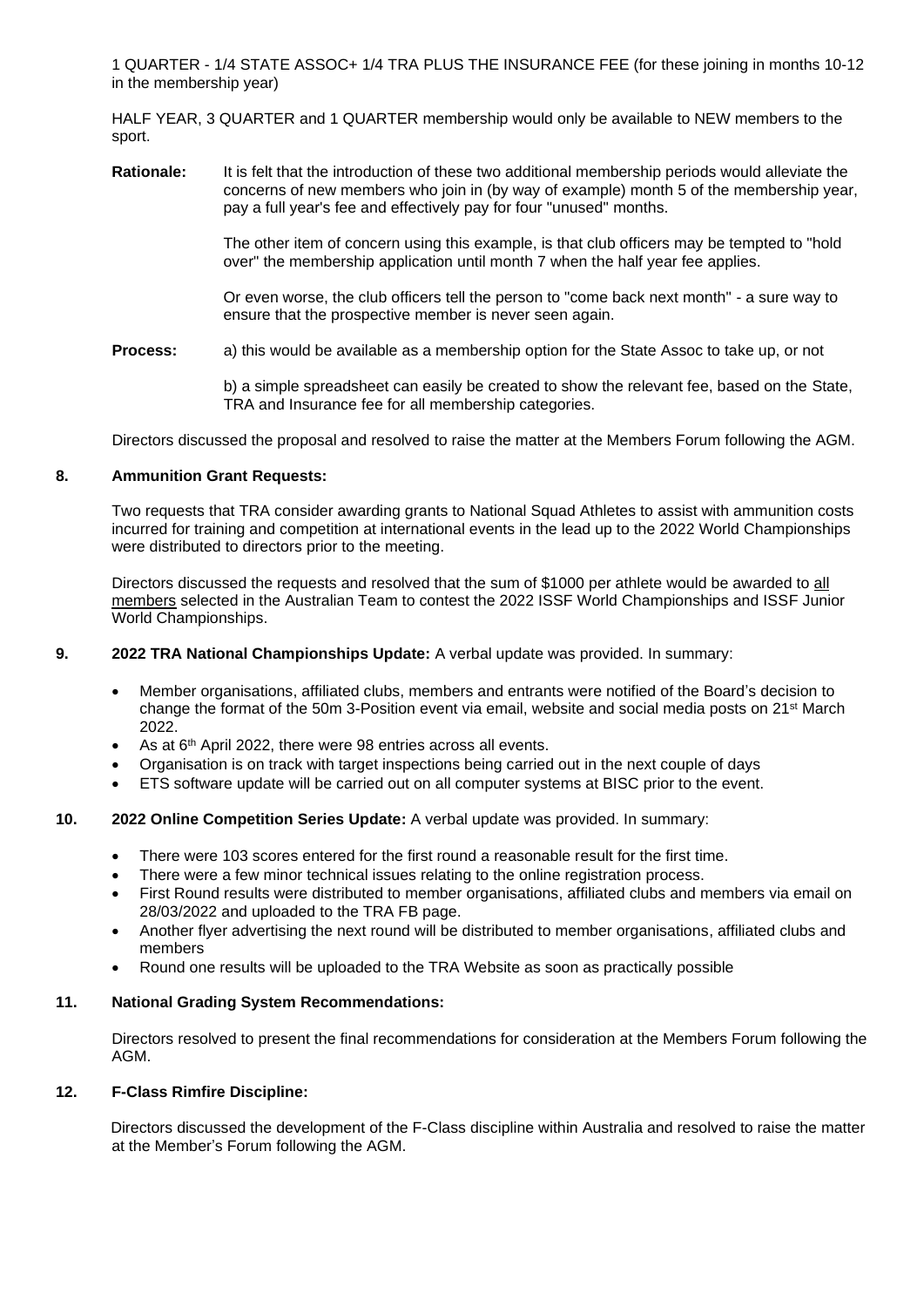# **13. TRA – RBA Bench Rest Committee Report:** A written report was received. In summary:

The Newcastle club has withdrawn from hosting the NSW RBA Titles. Sutherland was approached to run it again for both HV an International Sporter Class on Sat May 7<sup>th</sup> which has been accepted.10 entries have already been received, 2 of which are from South Australia.

The TRA President and RBA Committee Chair met with TRSA via web conference as they have shown an interest in understanding RBA better with a view to try and promote it better in South Australia.

Bill Collaros advised that the time for this term's External director position concludes on 13<sup>th</sup> May and while a fair bit for the advancement of RBA has been achieved in a short time, much work still needs to be completed to establish consolidate WRABF / RBA a one of TRA's disciplines across all member organisations.

This will require some adjustments to be made to the RBA committee following the TRA AGM which will be distributed to the States for their input and recommendations prior to finalisation.

# **14. 2022 TRA National Championships Sponsorships**

Ammunition to cover the ELEY UK sponsorship allocation for the 2022 National Championships had been sourced from Mr Bill Collaros and TRV with each supplying 1 x case of ELEY Tenex. Both will be reimbursed from the sponsorship allocation arriving with the next ELEY ammunition shipment.

NIOA has already supplied the ELEY Tenex Air Pellet allocation which was delivered to QTS on 18/3/2022.

## **15. Shooting Australia Target Shooting Sports Partnership Project Update:**

- Updated drafts of the Activity Leader's Guide and Participant's Workbook have been finalised
- The time for multimedia development is approaching based on the Multimedia needs document.
- It was also suggested that the SA high-performance athletes could be used as subjects for the photos and videos and that Shooting Australia would be happy to coordinate the photo / video shoot.
- A checklist of activities which can be sent through to TRA administration to obtain participation badges for scouts or community participants has been finalised and included in the Activity Leader's Guide and Participant's Workbook.
- The equipment has been ordered however the initial international transfer payment did not arrive due to a banking error. This has been rectified. It is anticipated that the equipment will arrive in mid to late April.
- Shooting Australia offered to contact the document provider to provide a quotation on finalising professional document for the Activity Leader's Guide and Participant's Workbook.
- It was noted that Target Sprint infrastructure needs to be developed at all levels of the sport as part of the latter stages project.
- Catherine Rashford has been appointed to the State Project Officer's Role for Queensland via a Service Agreement which has been finalised.
- To date no Expressions of Interest have been received from TRSA or WASRA for the State Project Officer roles. State Associations had until 31st March to submit an EOI. If no EOI's are submitted, the working group will examine alternative solutions.
- As part of a future sustainability plan, a multi tier cost structure based on session charges rather than individuals is being examined. The cost structure should be based on:
	- 1. The amount of equipment needed to run sessions effectively (i.e., 4 x sets)
	- 2. Depreciation / replacement costs (equipment, badges, merchandise, marketing, promotion and administration etc.)
	- 3. Providing some profit to ensure ongoing sustainability

Different scales to be used for:

- Daily hire (one-off sessions e.g., come and try, jamborees, market / show stalls etc = \$100)
- Weekend Hire (2 days as above  $= $200$ )
- Weekly hire (3 to 6 week programs for Active Target, Target Sprint, Precision Shooting etc.) (\$90 / week)
- 1 x Month hire  $(4 \text{ weeks} = $360)$
- Quarterly hire (3 months or 13 weeks  $= $1000$ )
- Monthly hire (6 months or 26 weeks  $= $2000$ )
- Annual hire (12 months or  $52$  weeks = \$3500)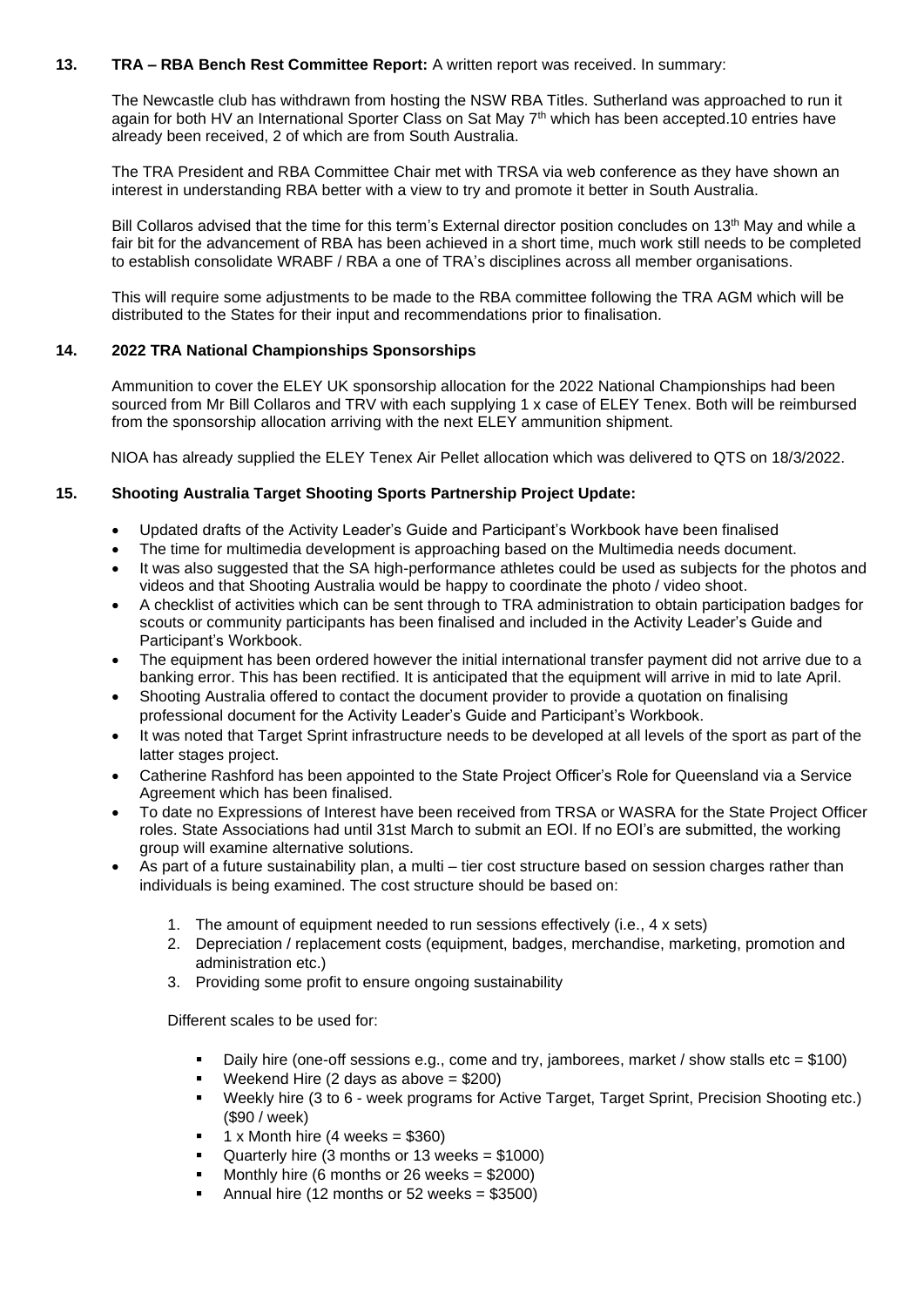• The cost structure could also include options for engaging a TRA approved activity leader (e.g., state project officer) to run sessions where trained activity leaders are not available (e.g., similar to a professional tennis coach group coaching session etc.) or to train activity leaders.

### **16. National Integrity Framework Adoption:**

Shooting Australia has adopted the Sport Australia National Integrity Framework (NIF)**.** The suite of Integrity Framework polices have been developed by Shooting Australia in consultation with Sport Australia.

It was noted that if TRA adopts the NIF, Shooting Australia will customise the SIA and NST policy documents for TRA and will also support TRA with the implementation of the National Integrity Framework.

Directors discussed the NIF and resolved to adopt the NIF.

# **17. Shooting Australia Member Organisation Forum 25-26 June:**

Shooting Australia advised that the preferred option for the next Member Forum is the weekend of the 25 – 26 June in Adelaide in a fac-to-face meeting. Each Member Organisation is able to send two representatives, usually the President and the Executive Officer.

Directors resolved to advise SA that the incoming President and the Executive Officer will attend the Members Forum. In June.

## **18. Shooting Australia Commonwealth Games Workshop 21st or 22nd April:**

Shooting Australia is working to set up a Commonwealth Games 2026 Workshop. This workshop will be held on either the 21st or 22nd of April with subsequent meetings and consultation with MO's to be arranged based on content of this initial workshop and further engagement with Commonwealth Games Australia.

Shooting Australia has requested that each member organisation nominate two representatives to attend the workshop to engage in discussion about how to best position shooting sports to considered for inclusion on the 2026 Commonwealth Games Program.

In seeking nominations SA requested that at least one of the member organisation representatives be Victorian based and have strong connections into their respective shooting communities in Victoria.

Directors resolved to nominate Mr Glenn Braybon and Mr Neil Davis after ascertaining their availability to attend the workshop.

#### **19. Target Ammunition Report:**

To date 4 x sales amounting to 54.5 cases (272,500 rounds) of .22LR ammunition have been back-ordered by member organisations due stock unavailability.

NIOA released updated pricing structures on 16<sup>th</sup> March which saw the price of some ELEY ammunition drop slightly while Lapua and SK products either remained the same or rose slightly.

A new TA Pty Ltd ammunition pricelist was distributed to member organisations on 25<sup>th</sup> March 2022.

A shipment of Lapua and SK ammunition is due to arrive on 25<sup>th</sup> April, however, as previously indicated, the amounts supplied did meet back orders already received for Midas+, SK Rifle Match, SK Long Range Match, SK Magazine and SK Standard Plus products. To date NIOA are unable to advise when the next shipment will arrive.

NIOA has advised that the next shipment of ELEY ammunition should be available on 11<sup>th</sup> May 2022.

**Next Meeting – 14th May 2022 an Extraordinary Board meeting will be held immediately following Member's Forum to elect the TRA Ltd President for 2022 – 2023 and consider any external director appointments.**